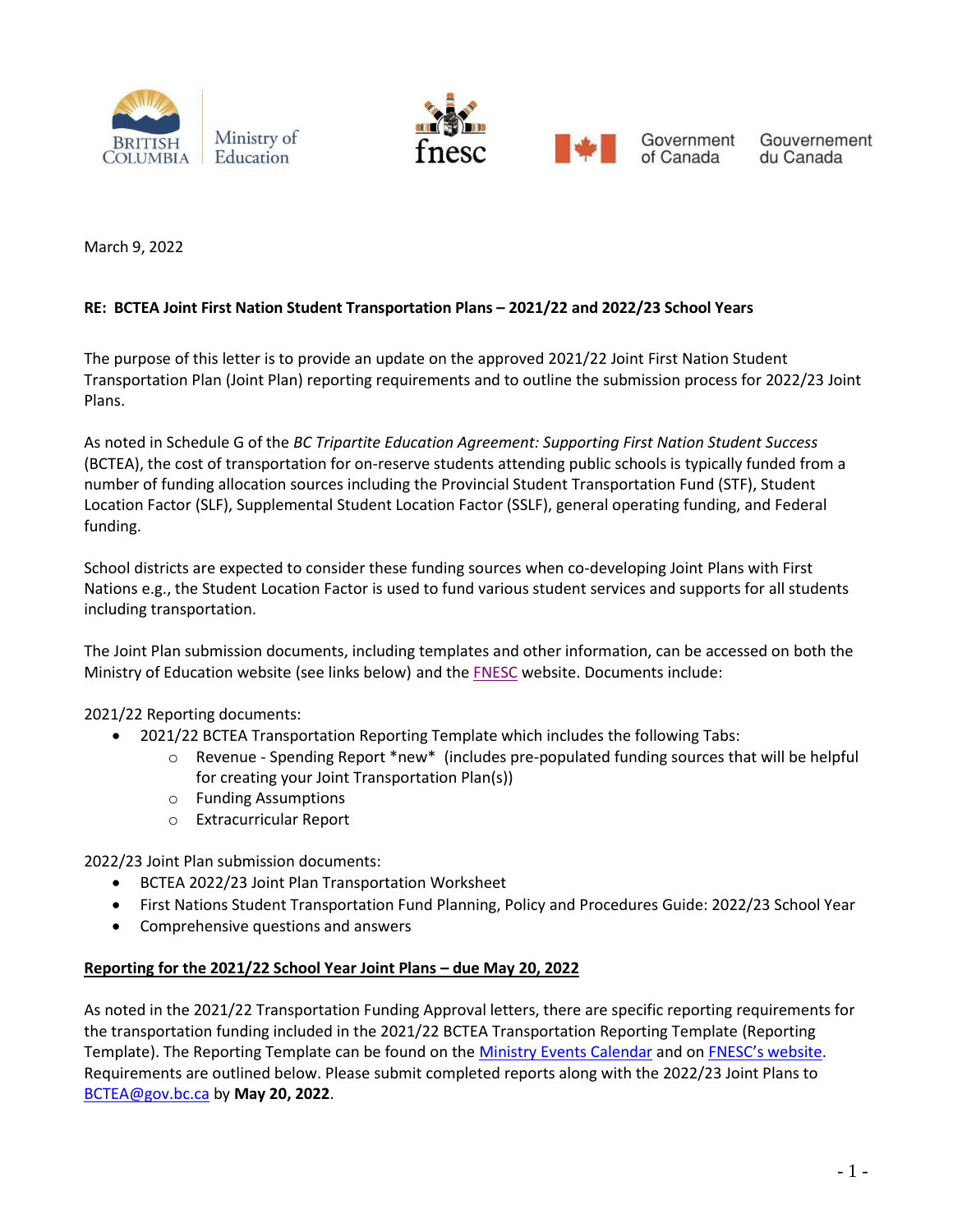### **1. Extracurricular Reporting Form**

Reporting requirements regarding student participation in extracurricular activities and the use of funding for transportation to extracurricular activities and sports this year align with the requirements in 2020/21. The information may be entered in the Extracurricular Reporting form that is part of the Reporting Template – Extracurricular Report Tab. Add rows to the table as required. If applicable, please attach anecdotal or qualitative evidence that demonstrates how the funding improved student access to extracurricular activities. As the approval letters explained, funds not spent in 2021/22 may be carried forward and used for transportation to extracurricular activities in 2022/23.

#### **2. Transportation Revenue and Spending Reporting Form \*new\***

After three years of implementation, BCTEA partners are collecting financial information including revenue, spending and a description of transportation services to review the effectiveness of the strategy outlined in BCTEA Schedule G, to help identify and implement any necessary improvements and/or further options.

The new template highlights available funding for transportation and will demonstrate to First Nations that school districts are using all available funding sources to transport First Nation Students living on reserve to public schools.

Under BCTEA, a portion of the First Nation Student Rate (FNSR) that is derived from the STF, SLF, and SSLF is considered to be a proxy for funding for transportation. As such, this amount is the minimum of the FNSR that should be applied to the transportation of First Nations Students living on reserve. This amount can be supplemented by other funding from the FNSR along with provincial operating funding and special grants like the provincial Student Transportation Fund. As per BCTEA Schedule G, this amount was meant to be removed from the First Nation Student Rate and it has not been removed i.e., funding exists in both the Provincial Operating Grant (SLF, SSLF, STF) as well as in the FNSR.

# **2022/23 School Year Joint Plans – due May 20, 2022**

# **2022/23 Joint Plan Submission Package and Process**

All reference documents, including the Joint Plan Transportation Worksheet, can be found in the Ministry Events Calendar and on [FNESC's website](https://events.gov.bc.ca/educ/event/bctea-joint-first-nation-transportation-plans-for-2022-23-school-year/).

The deadline for submissions is **May 20, 2022**, however, early submissions are welcome. When completed boards may submit Joint Plans, signed by First Nations and school districts, t[o BCTEA@gov.bc.ca.](mailto:BCTEA@gov.bc.ca) Please refer to the categories below to determine what type of submission is required:

# • **Status Quo**

If, after consultation and agreement with respective First Nations, the Joint Plan submitted in 2021/22 is meeting the needs of the First Nation, use the BCTEA 2022/23 Joint Transportation Plan Worksheet and resubmit your Joint Plan . Please note, any carry-over funding from 2021/22 will automatically be deducted from the 2022/23 funding.